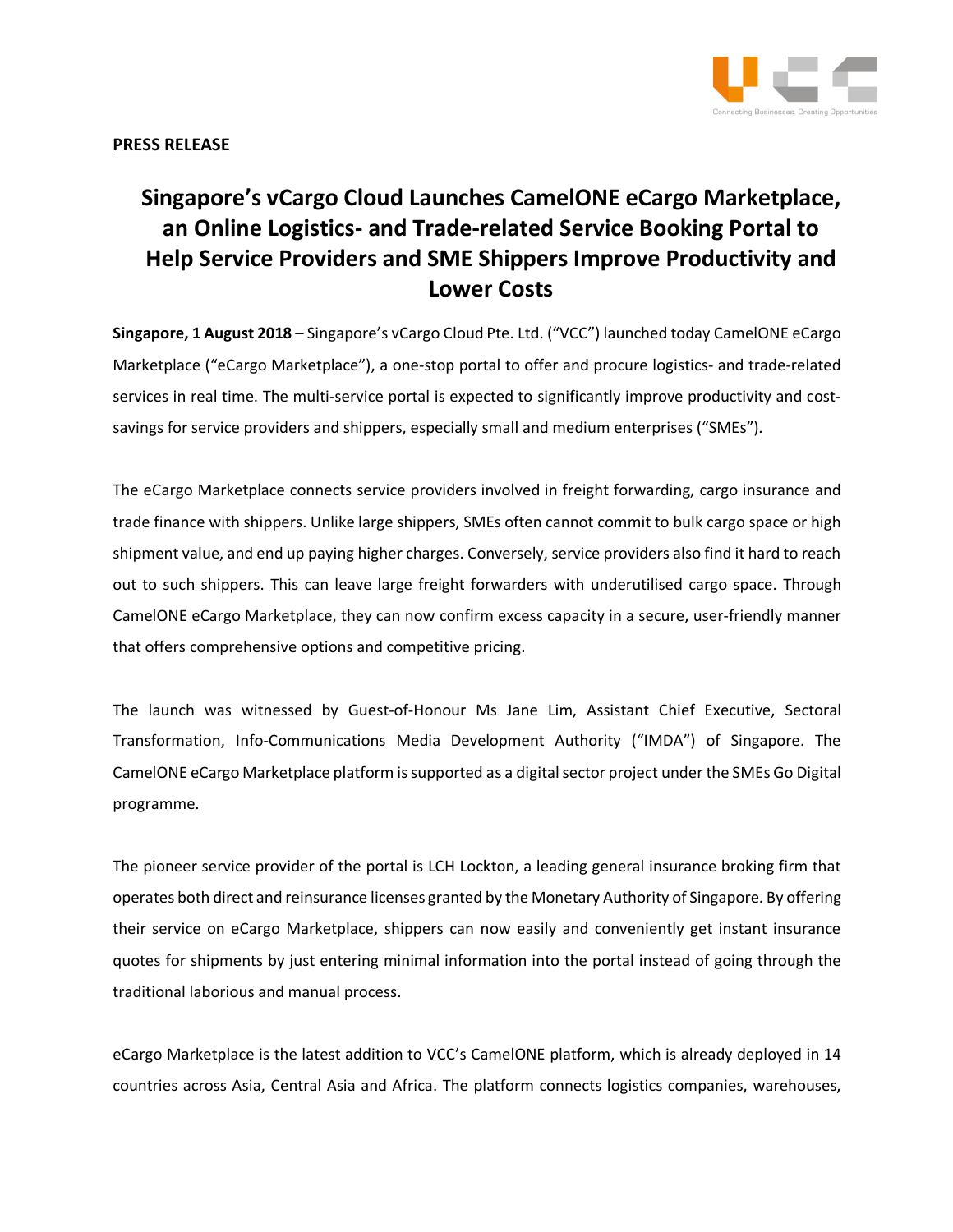

banks, insurers, government agencies and other players onto a neutral and unified platform that supports the entire trade process.

VCC intends to cross-sell eCargo Marketplace to existing CamelONE users and vice versa. The interconnectedness between CamelONE modules will deepen VCC's relationships with existing customers and establish new ones by offering the CamelONE platform as an end-to-end solution for current and future trade and logistics needs.

CamelONE eCargo Marketplace will receive a commission or discount from service fees offered by service providers (freight, insurance or trade finance) after applying different discounts based on market share and adoption rate.

Its adoption will strengthen VCC's value proposition as an enabler of breakthrough trade-facilitation solutions which can lower costs and improve transparency as well as productivity, in turn helping to promote global trade. As the eco-system grows, it will facilitate even more innovations that can further reduce costs and friction in doing global trade.

"We are using technology in a highly innovative manner to bridge gaps and improve efficiency in the freight and cargo sector by connecting SMEs with larger players in the logistics eco-system. As the ecosystem grows, we will build a community that can offer a wider range of services across multiple geographies," said Mr Desmond Tay, VCC's Chief Executive Officer. VCC is a 50.01%-held subsidiary of SGX Catalist-listed DeClout Limited.

"We are grateful to IMDA for supporting our platform, which is in line with government's initiatives to digitalise the economy. We will continue to accelerate the pace of CamelONE's integration and adoption within the market, and in the process, enhance the value proposition and future-readiness of regional SMEs and service providers alike," he added.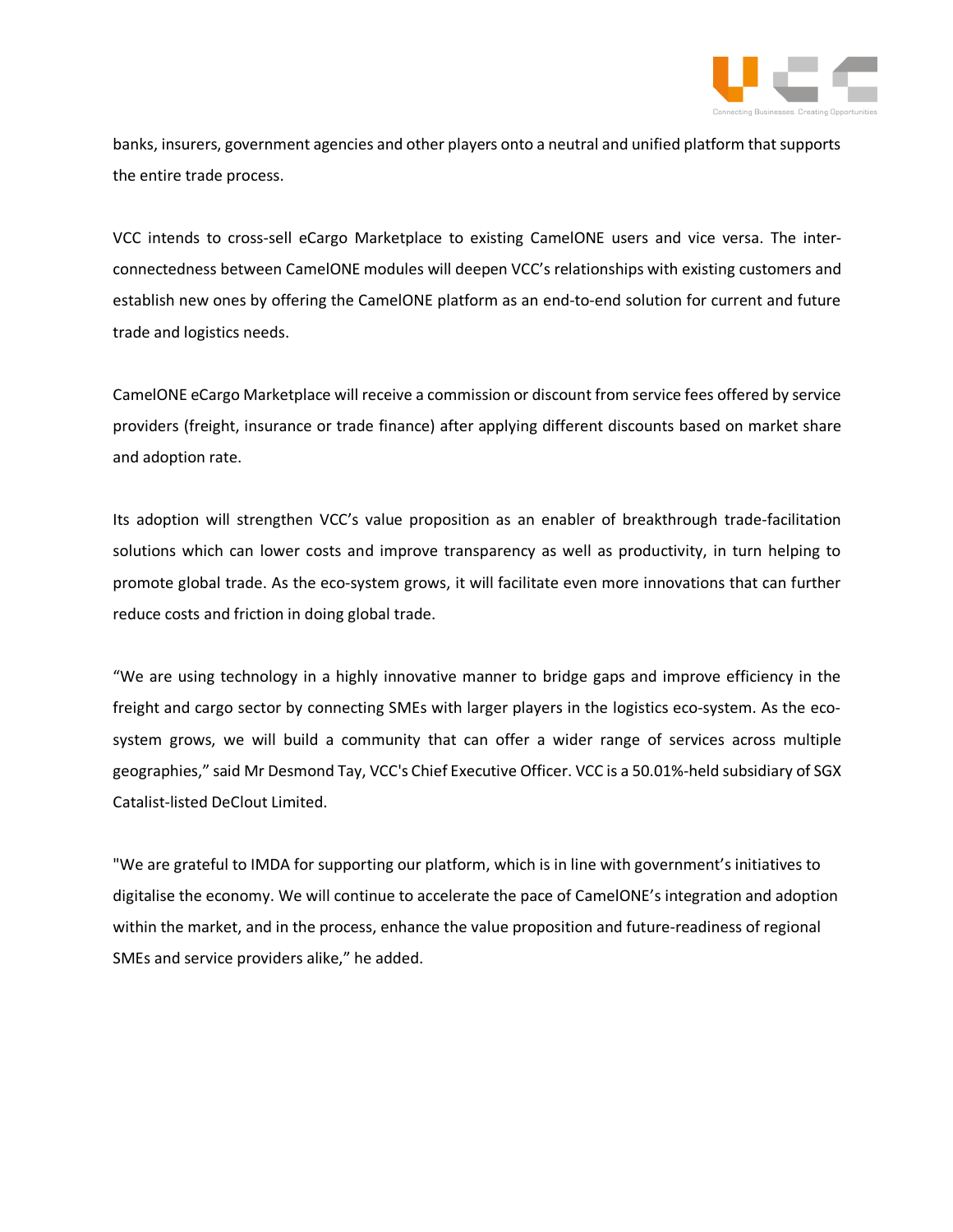

## **About vCargo Cloud**

Headquartered in Singapore, vCargo Cloud ("VCC") is the leading Infocomm Technology ("ICT") solutions and service provider in Asia, specialising in technological solutions for governments and enterprises worldwide, in the domain of trade and logistics. We provide e-trade and e-freight solutions through VCC CamelONE platform, connecting key stakeholders in the trade and logistics industry globally; including government agencies, traders, freight forwarders, carriers and financial institutions.

Backed by a team of experienced and dedicated IT and logistics professionals, VCC revolutionises the elogistics marketplace through designing and providing an IT infrastructure consisting of a cloud messaging platform that enables the exchange of digitalised data for cargo and financial information, allowing stakeholders in trade, logistics and supply chain to communicate and collaborate virtually on the platform, simplifying global trade.

On an international level, VCC's strategic partners include Asian Development Bank, International Air Transport Association, International Federation of Freight Forwarders Associations, Kenya Trade Network Agency, and Mauritius Network Services. Additionally, we also work closely with Singapore government agencies, including CAAS, Enterprise Singapore, IMDA, SCE, Singapore Customs, as well as chambers and industrial associations.

**\_\_\_\_\_\_\_\_\_\_\_\_\_\_\_\_\_\_\_\_\_\_\_\_\_\_\_\_\_\_\_\_\_\_\_\_\_\_\_\_\_\_\_\_\_\_\_\_\_\_\_\_\_\_\_\_\_\_\_\_\_\_\_\_\_\_\_\_\_\_\_\_\_\_\_\_\_\_\_\_\_\_\_\_\_**

For more information, please visit www.vcargocloud.com

**For media enquiries, please contact:** 

**Roshan Singh / May Barza** WeR1 Consultants Pte Ltd Tel : +65 6737 4844 declout@wer1.net